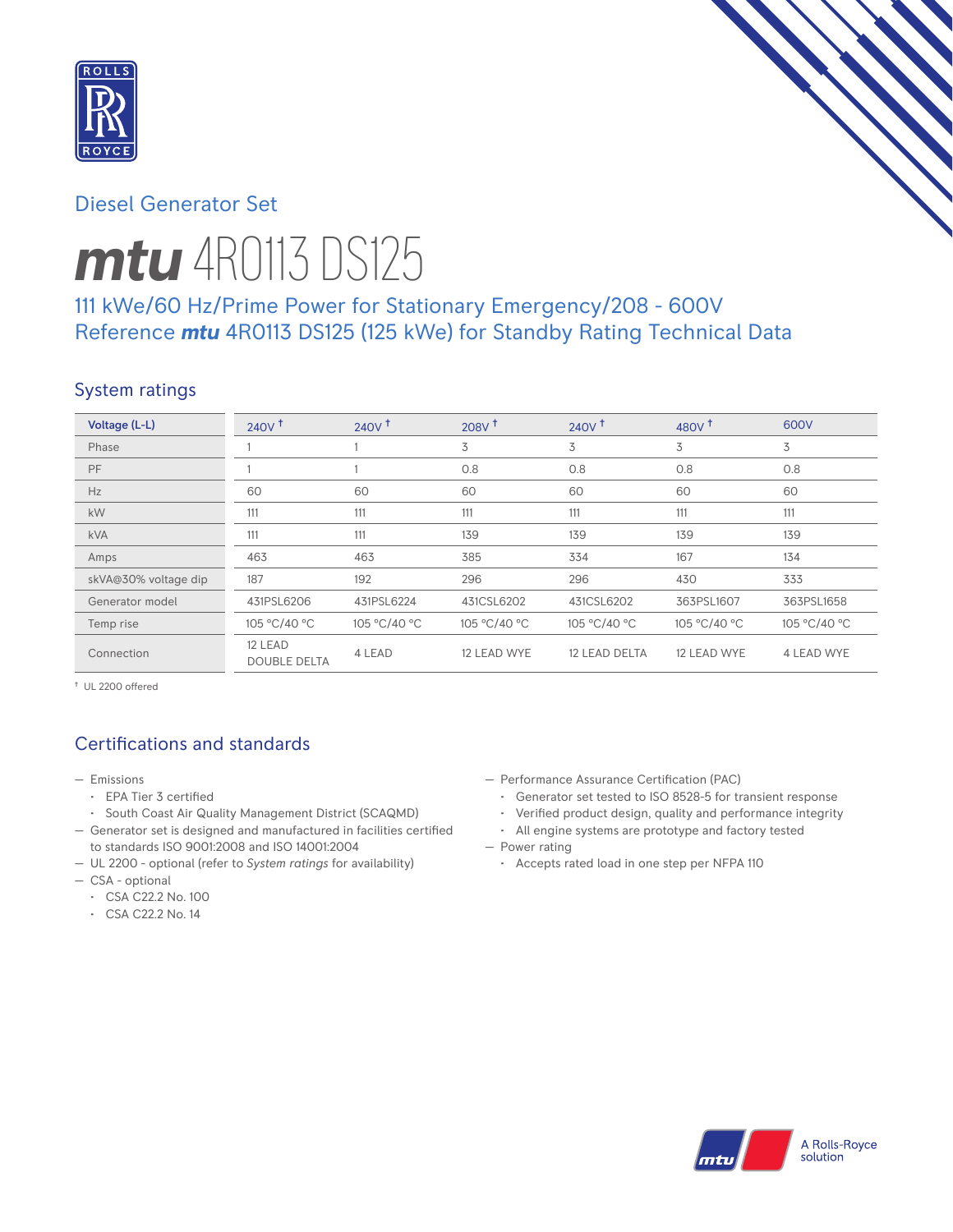## Standard features \*

- Single source supplier
- Global product support
- Two (2) Year/3,000 Hour Basic Limited Warranty
- 4045HF285 diesel engine
- 4.58 liter displacement
- 4-cycle
- Engine-generator resilient mounted
- Complete range of accessories
- Cooling system
	- Integral set-mounted
	- Engine-driven fan

# Standard equipment \*

#### Engine

- Air cleaners
- Oil pump
- Oil drain extension and shut-off valve
- Full flow oil filter
- Fuel filter with water seperator
- Jacket water pump
- Thermostat
- Blower fan and fan drive
- Radiator unit mounted
- Electric starting motor 12V
- Governor electronic isochronous
- Base formed steel
- SAE flywheel and bell housing
- Charging alternator 12V
- Battery box and cables
- Flexible fuel connectors
- Flexible exhaust connection
- EPA certified engine

#### Generator

- NEMA MG1, IEEE, and ANSI standards compliance for temperature rise and motor starting
- Self-ventilated and drip-proof
- Superior voltage waveform
- Solid state, volts-per-hertz regulator
- $\pm$  1% voltage regulation no load to full load
- Brushless alternator with brushless pilot exciter
- 4 pole, rotating field
- 105 °C maximum prime temperature rise
- 1-bearing, sealed
- Flexible coupling
- Full amortisseur windings
- 125% rotor balancing
- 3-phase voltage sensing
- 100% of rated load one step
- 5% maximum total harmonic distortion
- Generator
	- Brushless, rotating field generator
	- 2/3 pitch windings
	- 300% short circuit capability with optional Permanent Magnet Generator (PMG)
- Digital control panel(s)
	- UL recognized, CSA certified, NFPA 110
	- Complete system metering
	- LCD display

## Digital control panel(s)

- Digital metering
- Engine parameters
- Generator protection functions
- Engine protection
- SAE J1939 Engine ECU communications
- Windows®-based software
- Multilingual capability
- Communications to remote annunciator
- Programmable input and output contacts
- UL recognized, CSA certified, CE approved
- Event recording
- IP 54 front panel rating with integrated gasket
- NFPA 110 compatible

\* Represents standard product only. Consult the factory/*mtu* Distributor for additional configurations.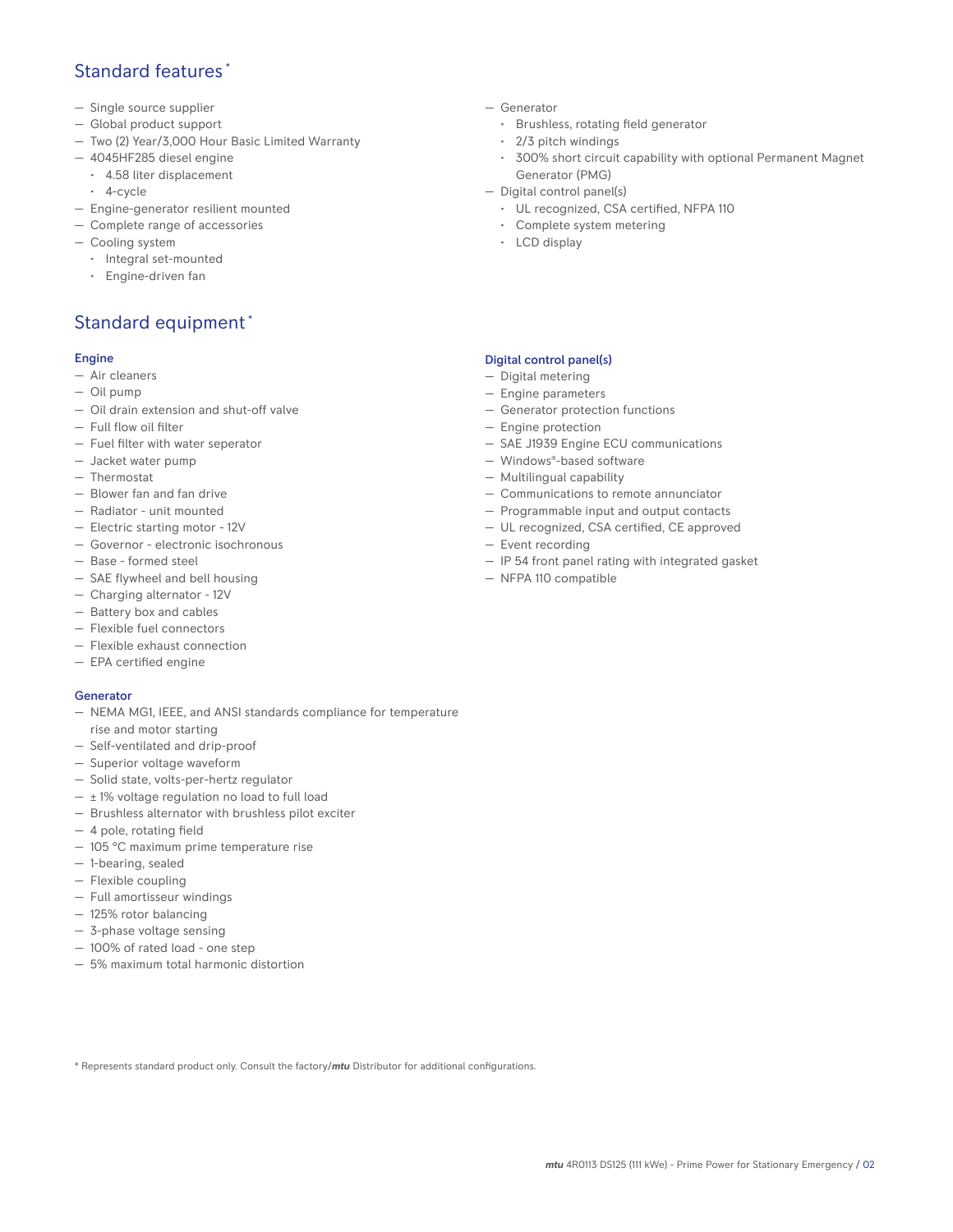# Application data

### Engine

| Manufacturer                | John Deere  |
|-----------------------------|-------------|
| Model                       | 4045HF285   |
| Type                        | 4-cycle     |
| Arrangement                 | 4-inline    |
| Displacement: $L (in3)$     | 4.5(275)    |
| Bore: cm (in)               | 10.6(4.19)  |
| Stroke: cm (in)             | 12.7(5)     |
| Compression ratio           | 19:1        |
| Rated rpm                   | 1,800       |
| Engine governor             | <b>JDEC</b> |
| Maximum power: kWm (bhp)    | 134 (180)   |
| Steady state frequency band | ± 0.25%     |
| Air cleaner                 | dry         |
|                             |             |

## Liquid capacity

| Total oil system: L (gal)             | 13(3.4)  |
|---------------------------------------|----------|
| Engine jacket water capacity: L (gal) | 8.5(2.2) |
| System coolant capacity: L (gal)      | 24(6.2)  |

#### Electrical

| Electric volts DC                                            |     |
|--------------------------------------------------------------|-----|
| Cold cranking amps under -17.8 $^{\circ}$ C (O $^{\circ}$ F) | 925 |
| Batteries: group size                                        | .31 |
| Batteries: quantity                                          |     |
|                                                              |     |

## Fuel system

| -6 JIC 37° female |
|-------------------|
| -6 JIC 37° female |
| 2(6.7)            |
| diesel #2         |
| 90.1(23.8)        |
|                   |

#### Fuel consumption

| .e           | At 100% of power rating: L/hr (gal/hr)                                | 34.6 (9.2)   |
|--------------|-----------------------------------------------------------------------|--------------|
| 5            | At 75% of power rating: L/hr (gal/hr)                                 | 26.9(7.1)    |
| e            | At 50% of power rating: L/hr (gal/hr)                                 | 21.2(5.6)    |
| е            |                                                                       |              |
| 5)           | Cooling - radiator system                                             |              |
| 3)           | Ambient capacity of radiator: °C (°F)                                 | 50 (122)     |
| 5)           | Maximum restriction of cooling air: intake                            |              |
| :1           | and discharge side of radiator: kPa (in. H <sub>2</sub> O)            | 0.12(0.5)    |
| 0            | Water pump capacity: L/min (gpm)                                      | 180 (48)     |
| С            | Heat rejection to coolant: kW (BTUM)                                  | 64.1 (3,643) |
| ))           | Heat rejection to air to air: kW (BTUM)                               | 22.8 (1,295) |
| ℅            | Heat radiated to ambient: kW (BTUM)                                   | 17.1 (972)   |
| .<br>V       | Fan power: kW (hp)                                                    | 10.6(14.2)   |
|              |                                                                       |              |
|              | Air requirements                                                      |              |
| .4)          | Aspirating: *m <sup>3</sup> /min (SCFM)                               | 8.8(311)     |
| .2)          | Air flow required for radiator                                        |              |
| .2)          | cooled unit: *m <sup>3</sup> /min (SCFM)                              | 433 (15,303) |
|              | Remote cooled applications; air flow required for                     |              |
|              | dissipation of radiated generator set heat for a                      |              |
| 12           | maximum of 25 °F rise: *m <sup>3</sup> /min (SCFM)                    | 61(2,159)    |
| 25           |                                                                       |              |
| 31           | * Air density = 1.184 kg/m <sup>3</sup> (0.0739 lbm/ft <sup>3</sup> ) |              |
| $\mathbf{1}$ |                                                                       |              |
|              | <b>Exhaust system</b>                                                 |              |
|              | Gas temperature (stack): °C (°F)                                      | 572 (1,062)  |
| ıle          | Gas volume at stack temperature: m <sup>3</sup> /min (CFM)            | 24.6 (869)   |
| ıle          | Maximum allowable back pressure at                                    |              |
| .7)          | outlet of engine, before piping: kPa (in. H <sub>2</sub> O)           | 7.5(30)      |
|              |                                                                       |              |